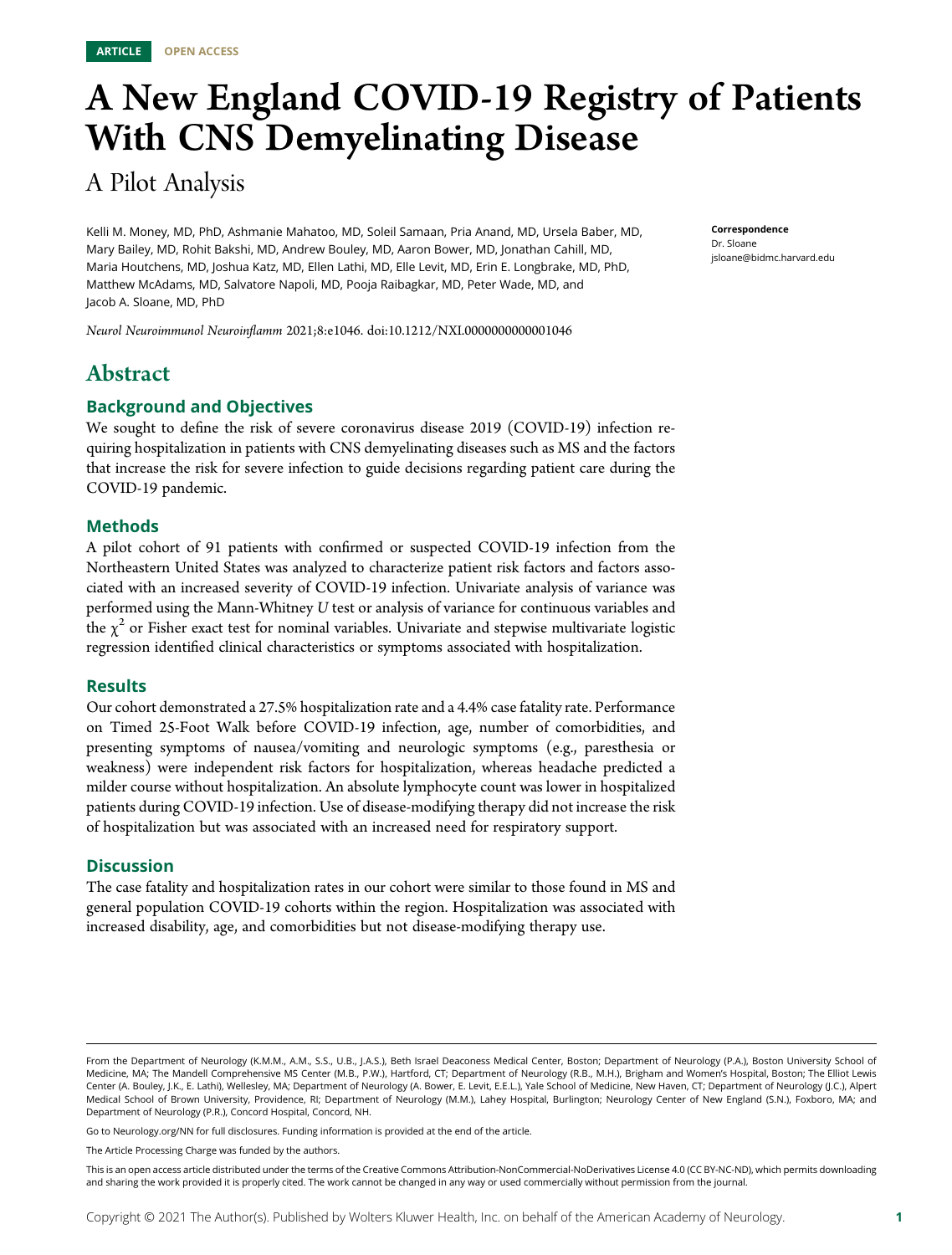# **Glossary**

25FTW = Timed 25-Foot Walk; ALC = absolute lymphocyte count; ANOVA = analysis of variance; BMI = body mass index;  $COVID-19 =$  coronavirus disease 2019;  $DMT =$  disease-modifying therapy;  $EDSS =$  Expanded Disability Status Scale;  $ICU =$ intensive care unit.

In the past year, coronavirus disease 2019 (COVID-19) has become the third worst pandemic in modern history, with almost 100 million cases and over 2 million deaths worldwide as of January  $2021$ .<sup>1</sup> It has ravaged the most vulnerable populations with high mortality rates among the elderly, those with a disability, and those with medical comorbidities. $2,3$ 

Neurologists were initially concerned that patients with MS and other CNS demyelinating diseases would have more severe adverse effects of COVID-19 and have worked quickly to identify COVID-19 risks in the MS population. Prior work indicates that patients with MS, particularly those with substantial disability, are at an increased risk of infectious illnesses.<sup>4</sup> The various forms of immunomodulatory treatments may also increase the risk of infection and subsequent hospitalization and death.<sup>5</sup> In addition, there has been a concern that COVID-19 may increase the risk of MS relapse or worsen preexisting MS symptoms (i.e., pseudorelapse). Many patients have chosen to alter their disease-modifying therapy (DMT) dosing schedule without input from their neurologists,<sup>6</sup> and professional guidance on altered DMT dosing or the initiation schedule has been based on limited to no evidence.7,8

Here, we present a pilot analysis of a cohort of 91 patients (86 MS and 5 non-MS CNS demyelinating diseases) with confirmed or suspected COVID-19 from the MS centers within the New England states in the northeastern United States. We hypothesized that COVID-19 severity would be associated with disability but not treatment given prior reports of mildmoderate COVID-19 infection while on DMTs.<sup>9-12</sup> We also sought to identify predictive factors related to COVID-19 severity in this patient population, including laboratory tests.

# Methods

We collected physician-reported data through the survey from 8 New England institutions (eAppendix, [links.lww.com/NXI/](http://links.lww.com/NXI/A513) [A513](http://links.lww.com/NXI/A513)). Patients were included if they had PCR or antibodyconfirmed COVID-19 or if COVID-19 was suspected based on typical symptoms.<sup>13</sup> Patients with MS, neuromyelitis optica spectrum disorder, clinically isolated syndrome, radiologically isolated syndrome, and other neuroimmunologic disorders were included. We used an electronic record form on REDCap [\(project-redcap.org/\)](https://www.project-redcap.org/) to collect study data for all sites. Data included were collected before November 2020, but follow-up data from the current cohort and additional cases continue to be collected through the survey from participating MS centers. A few patients have been prior published by the contributing physicians as case reports but have not been included in other cohorts.

Analyses were conducted using Microsoft Excel 2013 (Redmond, WA) for descriptive statistics and graphing and JMP Pro 15 statistical software (Cary, NC) for more complex statistics such as univariate and multivariate regressions. Laboratory values, age, body mass index (BMI), number of non-neuroimmunologic comorbidities, neuroimmunologic disease duration, Expanded Disability Status Scale (EDSS), Timed 25-Foot Walk (25FTW), COVID-19 symptom duration, and COVID-19 PCR positivity duration were treated as continuous variables, with the remaining variables as nominal. BMI greater than 30 was considered obese. MS relapse or pseudorelapse was determined by physician-submitting case data, as imaging data were not available for analysis. Hospitalization status, intensive care unit (ICU) admission, and need for respiratory support were reported, although indication for escalation of care was not specified in the data collection. Headache was separated from neurologic symptoms given the frequency of association with COVID-19 infection. DMTs were analyzed as individual treatments, grouped as any DMT vs no DMT, grouped based on efficacy, and grouped based on the mechanism of action. Rituximab, ocrelizumab, and natalizumab were categorized as highefficacy treatments; dimethyl fumarate, fingolimod, and cladribine as mid-efficacy treatments; and teriflunomide, glatiramer acetate, and interferon-B as low-efficacy treatments. Multiple imputations with singular value decomposition were used for missing continuous variables, specifically BMI, EDSS, and 25FTW. This method was not used for laboratory values because of limited data availability. Unknowns in nominal categories were presumed as an absence of symptom/ condition or folded into the lower severity category as indicated in Tables 1 and 2. The number of missing data points for each continuous variable can be found in the Figure/Table or the associated legend. Continuous variables with missing data points that were not able to be addressed with multiple imputations were not included in the regression analysis. Univariate analysis was with the Mann-Whitney U test or analysis of variance (ANOVA) for continuous variables and the  $\chi^2$  or Fisher exact test for nominal variables. Univariate nominal logistic regression was run with a target value of "yes." Multivariate nominal logistic regression was run in a stepwise fashion based on Akaike information criteria and mixed-effects modeling. Laboratory values were analyzed through two-way ANOVA with significance between individual groups determined by Bonferroni post hoc analysis. Significance was considered at  $p < 0.05$  in all analyses.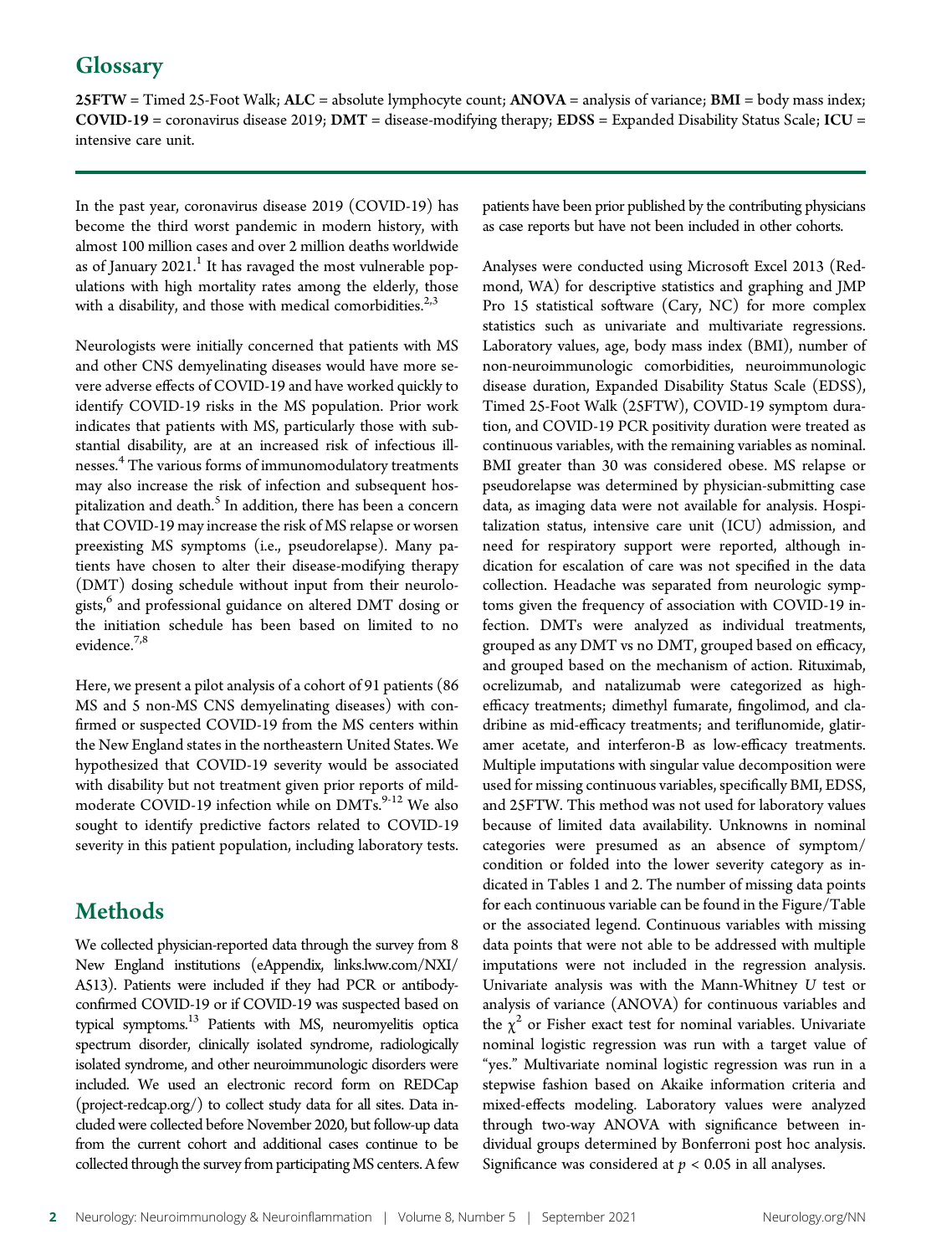| Table 1 Case Demographics             |                        |                              |                           |
|---------------------------------------|------------------------|------------------------------|---------------------------|
|                                       | All cases ( $n = 91$ ) | Nonhospitalized ( $n = 66$ ) | Hospitalized ( $n = 25$ ) |
| Gender, % (n)                         |                        |                              |                           |
| Male                                  | 29.7 (27)              | 28.8 (19)                    | 32.0(8)                   |
| Female                                | 69.2 (63)              | 69.7 (46)                    | 68.0 (17)                 |
| Nonbinary                             | 1.1(1)                 | 1.5(1)                       | 0(0)                      |
| Age, average (SEM)                    | 50.8 $(1.4)$           | 47.8 $(1.7)^a$               | 58.8 $(2.3)^a$            |
| Race, % (n)                           |                        |                              |                           |
| White                                 | 65.9 (60)              | 63.6 (42)                    | 72.0 (18)                 |
| <b>Black</b>                          | 18.7 (17)              | 21.2(14)                     | 12.0(3)                   |
| Other/UNK                             | 15.4 (14)              | 15.2 (10)                    | 12.0(3)                   |
| Ethnicity, % (n)                      |                        |                              |                           |
| Hispanic                              | 14.3 (13)              | 13.6(9)                      | 16.0(4)                   |
| <b>BMI, average (SEM)</b>             | 30.8(0.9)              | 30.9(1.1)                    | 30.4(1.6)                 |
| Tobacco use, % (n)                    |                        |                              |                           |
| Current                               | 15.4 (14)              | 18.2 (12)                    | 8.0(2)                    |
| Prior                                 | 27.5 (25)              | 25.8 (17)                    | 32.0(8)                   |
| Never/UNK                             | 57.1 (52)              | 56.1 (37)                    | 60.0 (15)                 |
| Employment, % (n)                     |                        |                              |                           |
| <b>Working</b>                        | 50.5 (46)              | 57.6 (38)                    | 32.0(8)                   |
| <b>Disability</b>                     | 27.5 (25)              | 21.2(14)                     | 44.0 (11)                 |
| Retired/unemployed/UNK                | 22 (20)                | 21.2(14)                     | 24.0 (6)                  |
| No. of comorbidities, average (SEM)   | 2.4(0.2)               | $1.9(0.2)^a$                 | 3.7 $(0.5)^a$             |
| Any comorbidity, % (n)                | 75.8 (69)              | 72.7 (48)                    | 84.0 (21)                 |
| Obesity, % (n)                        | 30.8 (28)              | 31.2 (21)                    | 28.0(7)                   |
| Cardiovascular disease, % (n)         | 7.7(7)                 | 4.5 $(3)^a$                  | 16.0 $(4)^a$              |
| Hypertension, % (n)                   | 34.1 (31)              | 25.8 $(17)^a$                | 56.0 $(14)^d$             |
| Hyperlipidemia, % (n)                 | 25.3(23)               | 21.2(14)                     | 36.0(9)                   |
| Diabetes, % (n)                       | 12.1(12)               | 12.1(8)                      | 12.0(3)                   |
| Cancer, % (n)                         | 4.4(4)                 | $0(0)^a$                     | 16.0 $(4)^a$              |
| Chronic lung disease, % (n)           | 12.1(11)               | 10.6(7)                      | 16.0(4)                   |
| MS type, % (n)                        |                        |                              |                           |
| <b>RRMS</b>                           | 71.4 (65)              | 78.8 (52) <sup>a</sup>       | 52.0 $(13)^a$             |
| <b>SPMS/PPMS</b>                      | 23.1(21)               | 16.7 $(11)^a$                | 40.0 $(10)^a$             |
| Other (NMO/unspecified)               | 5.5(5)                 | 4.5 $(3)^a$                  | $(2)^a$                   |
| Disease duration, average years (SEM) | 15.7(1.2)              | 14.5(1.3)                    | 19.0(2.3)                 |
| EDSS, average (SEM)                   | 4.0(0.3)               | 3.6 $(0.3)^a$                | 5.0 $(0.5)^a$             |
| 25FTW, average (SEM)                  | 6.6(0.3)               | 6.2 $(0.2)^a$                | 7.9 $(0.7)^a$             |
| Steroids within 1 mo, % (n)           | 5.5(5)                 | 3.0(2)                       | 12.0(3)                   |
| Current DMT (n)                       |                        |                              |                           |

#### Continued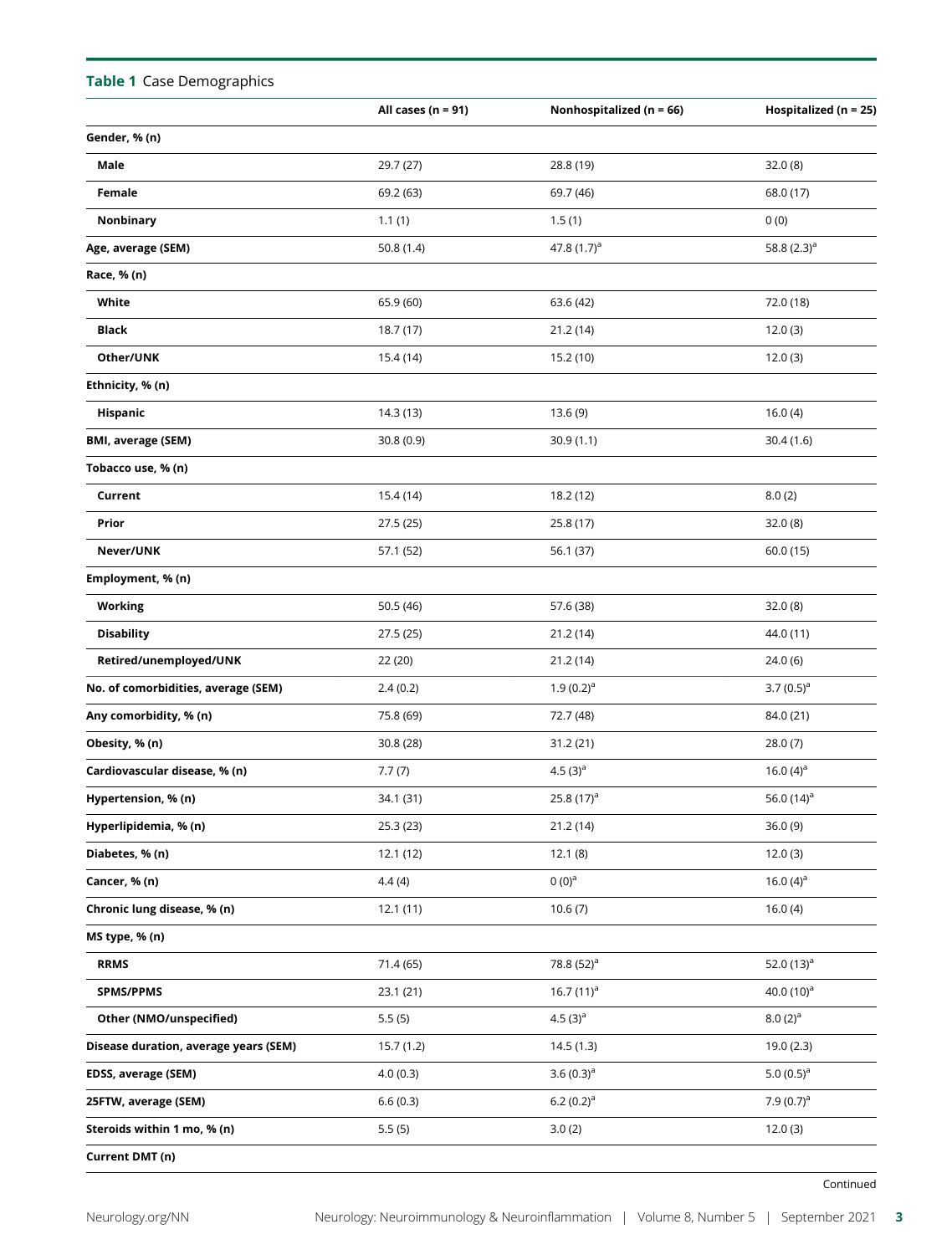#### Table 1 Case Demographics (continued)

|                           | All cases ( $n = 91$ ) | Nonhospitalized ( $n = 66$ ) | Hospitalized ( $n = 25$ ) |
|---------------------------|------------------------|------------------------------|---------------------------|
| None                      | 22                     | 15                           |                           |
| Rituximab/ocrelizumab     | 30                     | 20                           | 10                        |
| <b>Dimethyl fumarate</b>  | 7                      | 6                            |                           |
| <b>Glatiramer acetate</b> | 6                      | 5                            |                           |
| Natalizumab               | 13                     | 12                           |                           |
| <b>Interferon</b>         | 4                      | 3                            |                           |
| Cladribine                |                        | 0                            |                           |
| Fingolimod                | 3                      | 3                            | $\Omega$                  |
| Teriflunomide             | 2                      | 2                            | $\Omega$                  |
| Other/UNK                 | 3                      | 0                            | 3                         |

Abbreviations: 25FTW = Timed 25-Foot Walk; BMI = body mass index; COVID-19 = coronavirus disease 2019; DMT = disease-modifying therapy; EDSS = Expanded Disability Status Scale; NMO = neuromyelitis optica; PPMS = primary progressive MS; RRMS = relapsing-remitting MS; SPMS = secondary progressive MS; UNK = unknown.

Clinical characteristics for each COVID-19 case are listed. All cases include all patients in the data set (second from the left column). These cases were then separated by hospitalization status (nonhospitalized [second from the right column] and hospitalized [right column]). There were significant differences between nonhospitalized and hospitalized patients by the  $\chi^2$  or Mann-Whitney U test with regard to age, number of comorbidities, cardiovascular disease, hypertension, hyperlipidemia, cancer, MS type, EDSS, and 25FTW. Values are expressed as either percentages with n in parenthesis or averages with SEM in parenthesis. Missing continuous variable data points were addressed by multiple imputations. Before analysis, the missing data points for nonhospitalized included 15 for BMI, 18 for EDSS, and 24 for 25FTW; and for hospitalized patients included 4 for BMI, 9 for EDSS, and 14 for 25FTW. <sup>a</sup> Significance of  $p < 0.05$ .

## Standard Protocol Approvals, Registrations, and Patient Consents

The study received approval from the Beth Israel Deaconess Medical Center Institutional Review Board committee (Protocol# 2020P000343), and institutional review board approval was ceded for other institutions involved in this study.

#### Data Availability

Raw data can be requested from the corresponding author(s), and we will continue to accept reports of additional COVID-19 cases among patients with CNS demyelinating diseases to include in our New England CNS demyelinating disease COVID-19 registry by contacting the corresponding author(s).

# Results

Our cohort consists of 91 patients with CNS demyelinating disease with confirmed or suspected COVID-19 from provider reports within the New England region. The clinical characteristics, COVID-19 symptoms, and outcome measures are included in Tables 1 and 2. Most patients were female (69.2%), White (65.9%), and non-Hispanic (85.7%). 75.8% of patients had at least 1 medical comorbidity with obesity (30.8%) and hypertension (34.1%) being the most common. Most patients had relapsing/remitting MS (71.4%) and were on a DMT (75.8%). The average neuroimmunologic disease duration was 15.7 years, and the average EDSS was 4.0.

Outcome measures were 11.0% asymptomatic, 27.5% hospitalized, 13.2% requiring respiratory support, 5.5% admitted to the ICU, and 4.4% mortality. Of the symptoms reported at the time of COVID-19 diagnosis, fever (48.4%), cough (41.8%), and fatigue (34.1%) were most frequently observed. There were several patients with concomitant non–COVID-19 infections. Three patients had urinary tract infections; 1 patient had methicillin-susceptible Staphylococcus aureus bacteremia; 1 patient had Clostridium difficile; and 1 patient had an unspecified bacterial coinfection. It is unknown whether any of the unspecified pathogens were opportunistic infections. There were 2 MS relapses and 5 pseudorelapses reported during COVID-19 infection or within 1 month of recovery. None were on a high-efficacy DMT (3 were on no DMT, 3 on low-efficacy DMTs, and 1 on a mid-efficacy DMT). Two patients received high-dose steroids immediately before diagnosis: one on glatiramer acetate requiring hospitalization with full recovery and the other on ocrelizumab not requiring hospitalization.

#### Factors Associated With Hospitalization

Several unique characteristics were appreciated when comparing hospitalized patients with nonhospitalized patients as demonstrated in Tables 1 and 2. Hospitalized patients were older (average age 58.8 vs 47.8 years,  $p < 0.001$ ) and had more medical comorbidities (3.7 vs 1.9,  $p < 0.01$ ) such as cardiovascular disease (16.0% vs 4.6%,  $p < 0.05$ ), hypertension (56.0% vs 25.8%,  $p < 0.05$ ), and cancer (16.0% vs 0.0%,  $p <$ 0.01). Numbers per cancer type (lung, colon, leukemia, and unspecified) were too small to assess statistically. Patients with MS showing a progressive phenotype  $(40.0\% \text{ vs } 16.7\%, p < 0.05)$ with higher disability scores (EDSS 5.0 vs 3.6,  $p < 0.05$ ; 25FTW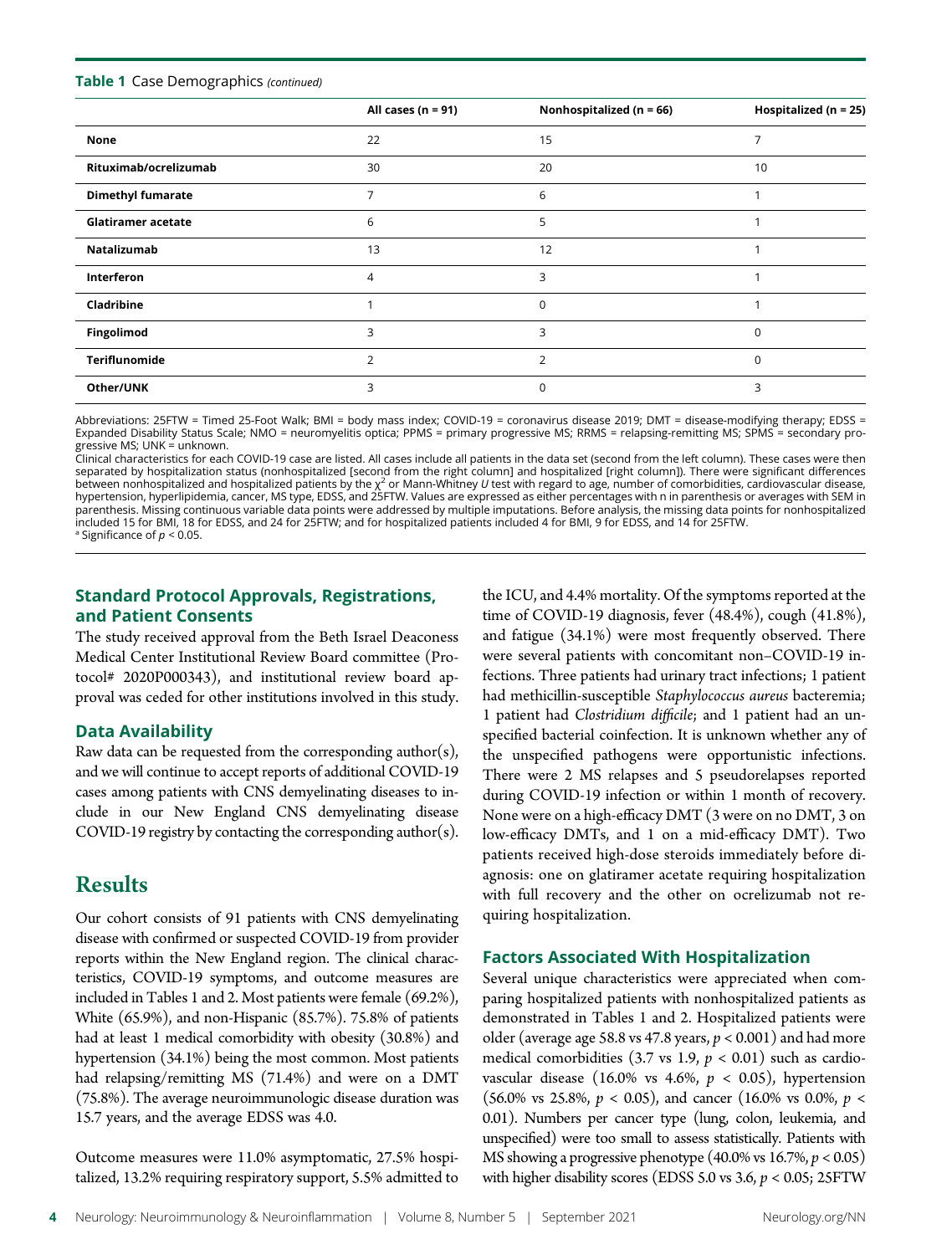#### Table 2 Symptoms and Outcome Metrics for All Cases

| All cases ( $n = 91$ ) | Nonhospitalized ( $n = 66$ ) | Hospitalized ( $n = 25$ ) |
|------------------------|------------------------------|---------------------------|
| 74.7 (68)              | 74.2 (49)                    | 76.0 (19)                 |
| 89 (81)                | 84.8 (56)                    | 100.0 (25)                |
| 12.8(1.9)              | 12.9(1.9)                    | 12.7(6.7)                 |
| 39.9 (5.3)             | 41.3 (6.0)                   | 36.8 (11.4)               |
|                        |                              |                           |
| 48.4 (44)              | 45.5 (30)                    | 56.0 (14)                 |
| 41.8 (38)              | 37.9 (25)                    | 48.0 (12)                 |
| 8.8(8)                 | 9.1(6)                       | 8.0(2)                    |
| 34.1 (31)              | 30.3 (20)                    | 40.0 (10)                 |
| 20.9 (19)              | 21.2 (14)                    | 20.0(5)                   |
| 24.2 (22)              | 24.2 (16)                    | 24.0(6)                   |
| 9.9(9)                 | 7.6(5)                       | 16.0(4)                   |
| 17.6 (16)              | 18.2 (12)                    | 16.0(4)                   |
| 30.8 (28)              | 24.2 $(16)^a$                | 44.0 $(11)^a$             |
| 19.8 (18)              | 21.2 (14)                    | 16.0(4)                   |
| 23.1 (21)              | 24.2 (16)                    | 20.0(5)                   |
| 20.9 (19)              | 22.7 (15)                    | 16.0(4)                   |
| 27.5 (25)              | 34.8 $(23)^a$                | $8.0(2)$ <sup>a</sup>     |
| 25.3(23)               | 13.6 $(9)^a$                 | 56.0 $(14)^a$             |
| 15.4(14)               | 12.1(8)                      | 24.0(6)                   |
| 14.3(13)               | 7.6 $(5)^a$                  | 32.0 $(8)^a$              |
| 9.9(9)                 | 9.1(6)                       | 12.0(0)                   |
| 11 (10)                | 0(0)                         | 40.0 (10)                 |
| 27.5 (25)              | N/A                          | N/A                       |
| 5.5(5)                 | N/A                          | 20.0(5)                   |
|                        |                              |                           |
| 11.0(10)               | 15.2 (10)                    | 0(0)                      |
| 84.6 (77)              | 83.3 (55)                    | 88.0 (25)                 |
| 4.4(4)                 | 1.5(1)                       | 12.0(3)                   |
| 13.2 (12)              | N/A                          | 48.0 (12)                 |
| 100.0(0.4)             | 99.9 (0.3)                   | 100.0(0.5)                |
|                        |                              |                           |

Abbreviations: COVID-19 = coronavirus disease 2019; ICU = intensive care unit; N/A = not available; UNK = unknown.

COVID-19–associated symptoms and outcomes for each case are listed. All cases include all patients in the data set (second from the left column). These cases were then separated by hospitalization status (nonhospitalized [second from the right column] and hospitalized [right column]). There were significant<br>differences between nonhospitalized and hospitalized patients by the χ<sup></sup> nonhospitalized patients was 51 for symptom duration, 53 for diagnosis duration, and 62 for temperature; and for hospitalized patients was 22 for symptom duration, 19 for diagnosis duration, and 7 for temperature.

<sup>a</sup> Significance of  $p < 0.05$ .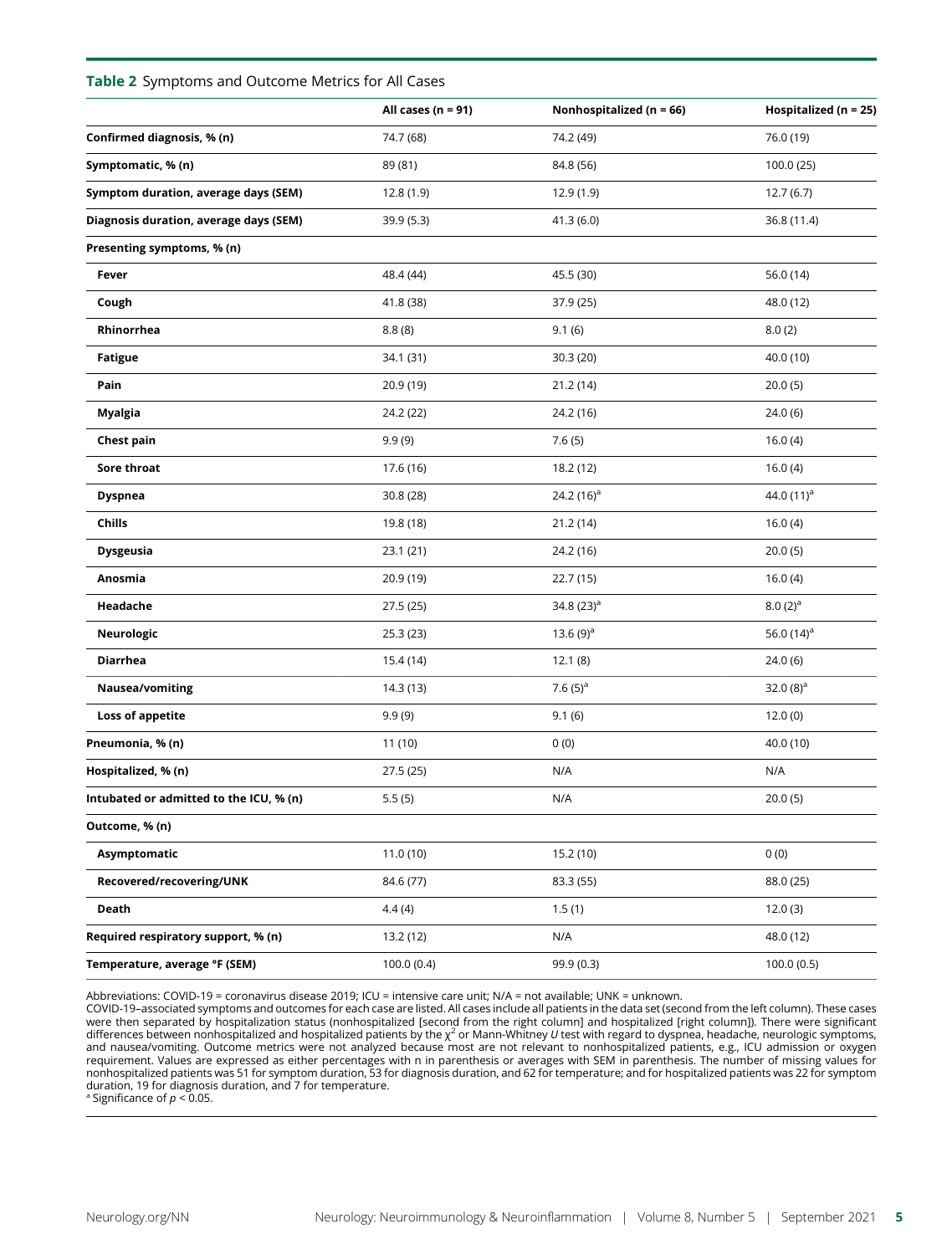Figure 1 Univariate and Multivariate Regressions of Clinical Characteristics for the Risk of Hospitalization



significant hospitalization risk factors in univariate analysis. Only significant independent risk factors for hospitalization are listed in the table (left) and figure (right). Older age, a higher number of non-neuroimmunologic comorbidities, and a longer 25FTW were found to be independent risk factors for hospitalization. 25FTW = Timed 25-Foot Walk; BMI = body mass index; COVID-19 = coronavirus disease 2019; DMT = disease-modifying therapy; EDSS = Expanded Disability Status Scale; PPMS = primary progressive MS; RRMS = relapsing-remitting MS; SPMS = secondary progressive MS.

7.9 vs 6.2 seconds,  $p < 0.05$ ) were more likely to require hospitalization. There was no significant difference in hospitalization rates among DMTs or when comparing DMT vs no DMT.

In terms of presenting COVID-19 symptoms, only dyspnea  $(40.0\% \text{ vs } 24.2\%, p < 0.05)$ , nausea/vomiting  $(32.0\% \text{ vs } 7.6\%, p$  $<$  0.01), and neurologic symptoms (56.0% vs 13.6%,  $p <$ 0.0001) were more frequently reported by those hospitalized. Neurologic symptoms reported were vision change (1 patient), gait instability (3 patients), weakness (10 patients), speech difficulties (1 patient), dysphagia (1 patient), sensory symptoms (6 patients), urinary retention (1 patient), lethargy (1 patient), and hallucinations (1 patient). Only 2 of these (sensory symptoms and urinary retention) were associated with MS relapse per physician report. By contrast, headache (34.9% vs 8.0%,  $p < 0.01$ ) was associated with nonhospitalization.

Univariate logistic regression analysis of clinical characteristics demonstrated a significant correlation of cardiovascular disease (OR 5.25, 95% CI 1.15–23.94), hypertension (OR 3.67, 95% CI 1.40–9.61), progressive MS (OR 3.64, 95% CI 1.27–10.39), increased baseline disability (OR 3.20, 95% CI 1.18–8.67),

higher number of non-neuroimmunologic comorbidities (OR 1.53, 95% CI 1.18–1.99), longer 25FTW (OR 1.31, 95% CI 1.06–1.63), higher EDSS (OR 1.27, 95% CI 1.05–1.54), and older age (OR 1.08, 95% CI 1.03–1.13) with an increased risk of hospitalization. However, employment (OR 0.35, 95% CI 0.13–0.92) correlated with a decreased risk (Figure 1). When these factors were analyzed with a stepwise multivariate logistic regression, only number of non-neuroimmunologic comorbidities (OR 1.35, 95% CI 1.03–1.77), 25FTW (OR 1.26, 95% CI 1.01–1.56), and older age (OR 1.06, 95% CI 1.00–1.11) were independent risk factors for hospitalization (Figure 2).

Univariate analysis of symptoms demonstrated a similar pattern as above with headache (OR 0.16, 95% CI 0.04–0.75) associated with a decreased hospitalization risk, whereas neurologic symptoms (OR 8.06, 95% CI 2.80–23.20), nausea/vomiting (OR 5.74, 95% CI 1.66–19.84), and dyspnea (OR 2.88, 95% CI 1.10–7.58) were associated with an increased risk of hospitalization. However, only headache (OR 0.08, 95% CI 0.01–0.57), neurologic symptoms (OR 8.57, 95% CI 2.49–29.48), and nausea/vomiting (OR 7.24, 95% CI 1.66–31.54) were independent risk factors when analyzed in a stepwise multivariate regression.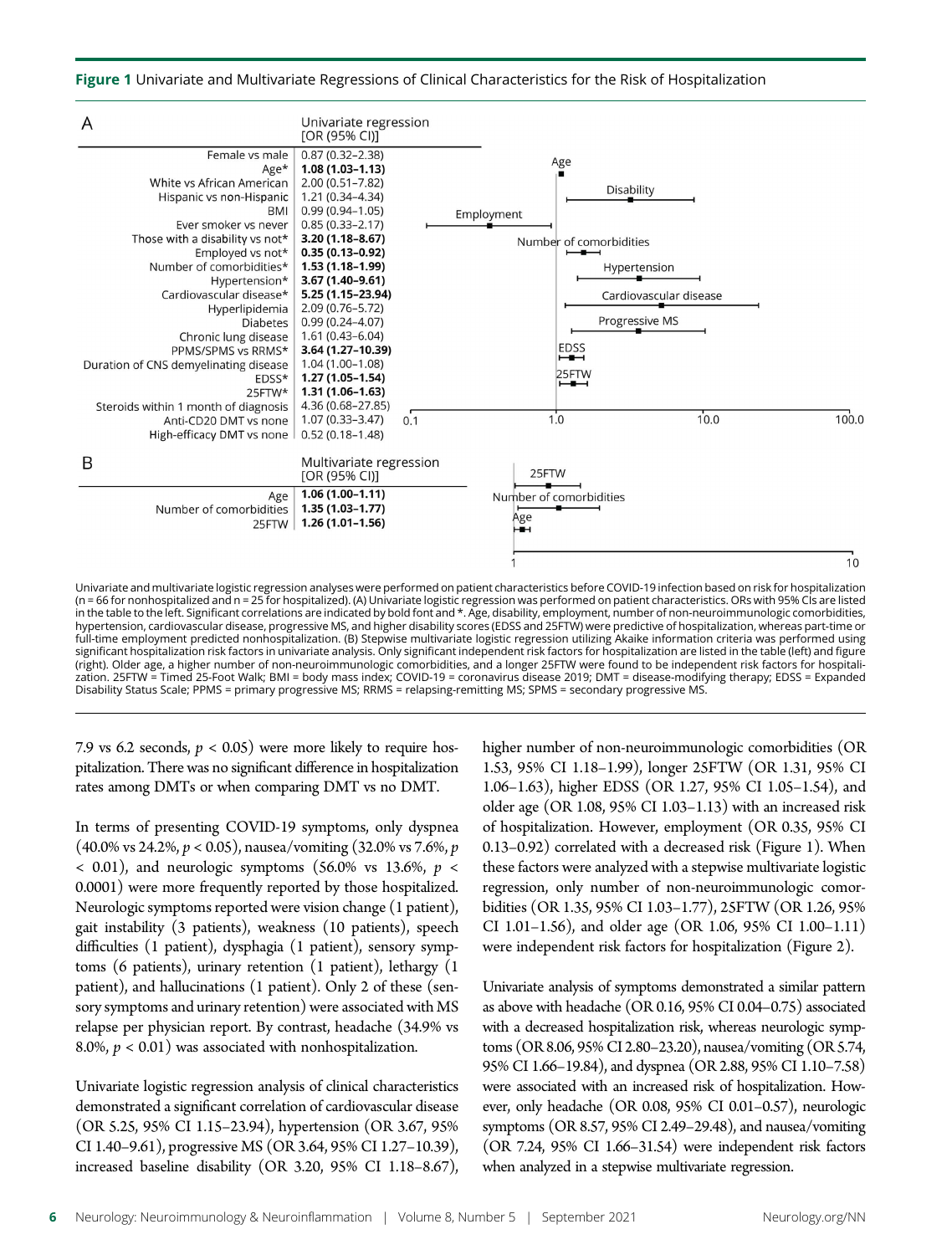Figure 2 Univariate and Multivariate Regressions of Presenting Symptoms for the Risk of Hospitalization



Univariate and multivariate logistic regression analyses were performed on presenting symptoms based on risk for hospitalization (n = 66 for nonhospitalized and n = 25 for hospitalized). (A) Univariate logistic regression was performed on presenting symptoms. ORs with 95% CIs are listed in the table to the left. Significant correlations are indicated by bold font and \*. Dyspnea, nausea/vomiting, and neurologic symptoms were found to be predictive of hospitalization, whereas headache was found to be predictive of nonhospitalization. (B) Stepwise multivariate logistic regression utilizing Akaike information criteria was performed using significant hospitalization risk factors in univariate analysis. Only significant independent risk factors for hospitalization are listed in the table (left) and figure (right). Only nausea/vomiting and neurologic symptoms (e.g., weakness, sensory symptoms, urinary retention, and gait instability) were found to be independent risk factors for hospitalization, whereas headache was the only independent predictor of nonhospitalization.

Laboratory values were only available for a limited number of patients preceding, during, and after COVID-19 infection, with values listed in eTable 1 ([links.lww.com/NXI/A513\)](http://links.lww.com/NXI/A513) and significant values included in Figure 3. We found a significant association between absolute lymphocyte count (ALC) and risk of hospitalization. In addition, ALC was significantly lower in hospitalized patients compared with nonhospitalized COVID-19 patients (Figure 3). No significant differences in vitamin D levels were noted by either time or hospitalization status, which is confounded by the small number of values available for during and after infection. Hemoglobin was found to be significantly lower at all time points in the hospitalized group, and albumin decreased during and after COVID-19 infection in the hospitalized group. Aspartate transaminase was higher during COVID-19 infection in both groups.

#### Effect of DMT on COVID-19 Severity and Duration

No effect of DMT on hospitalization risk was found irrespective of the comparison made, that is, presence of DMT vs absence of DMT, anti-CD20 medications vs no DMT, and high- vs mid- vs low-efficacy DMT. However, all 12 patients with respiratory

failure requiring supplemental oxygen, noninvasive positive pressure ventilation, or intubation were on a DMT ( $p < 0.05$ ) with half of them on an anti-CD20 agent. Although the reason for DMT dose changes was not specified, our cohort does include 14 patients with delayed or extended interval dosing of their DMT during COVID-19 infection. Dimethyl fumarate was transiently held during infection for 3 patients with one experiencing a pseudorelapse while held and another requiring hospitalization for COVID-19 infection. Eight patients on natalizumab had a delayed dose or transitioned to extended interval dosing (every 6 weeks) with none experiencing a relapse or pseudorelapse and none requiring hospitalization for COVID-19 infection. Doses were delayed or missed for 3 patients on ocrelizumab, but none experienced relapse or pseudorelapse and only 1 required hospitalization for COVID-19 infection. Analysis of these dosing changes was not statistically possible.

Of interest, although there was no difference with regard to symptom duration based on relative DMT efficacy, COVID-19 PCR positivity duration was significantly shorter for patients on high-efficacy DMTs compared with no/other DMT (Figure 4). Of the patients with COVID-19 antibody testing, 13 were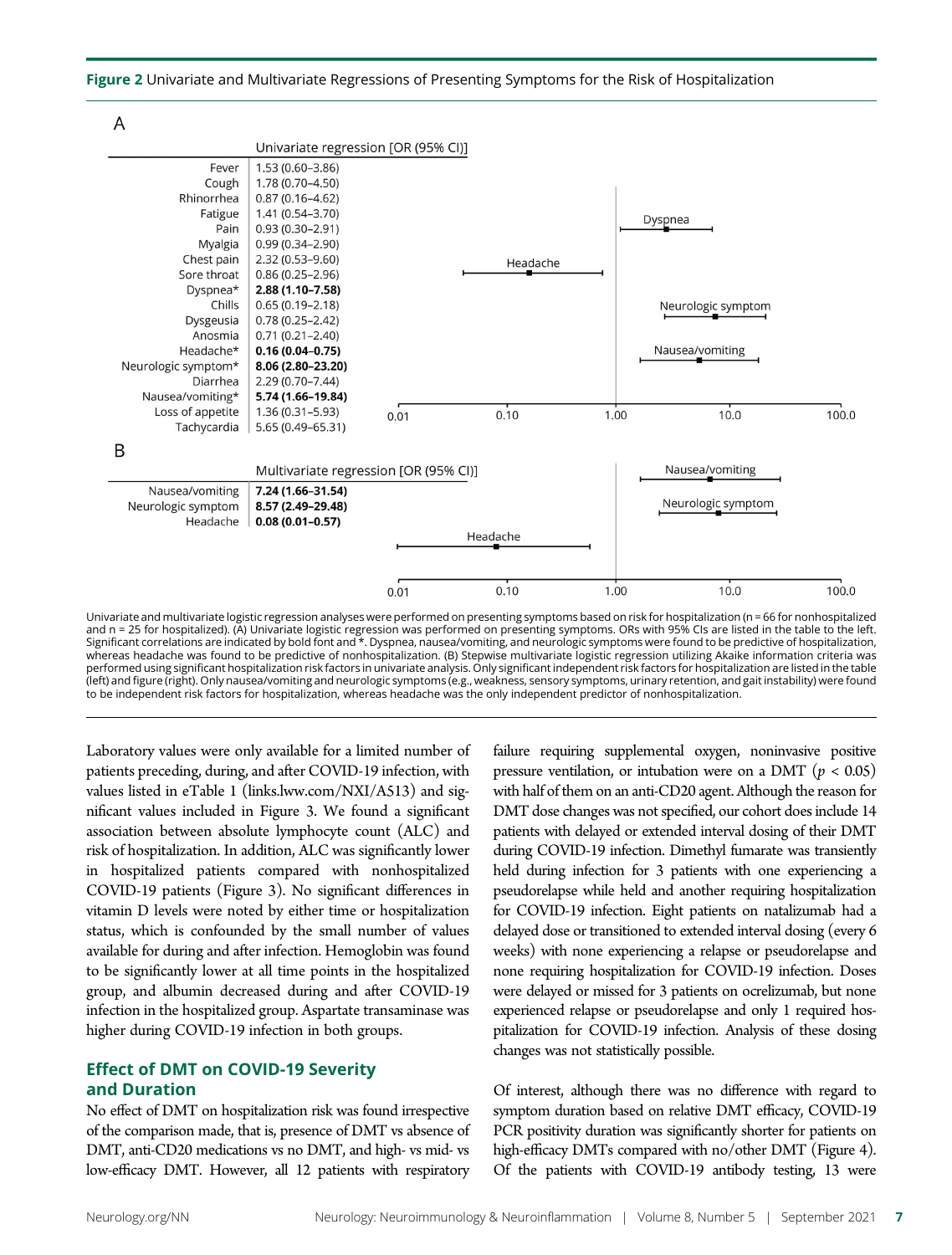#### Figure 3 Significant Laboratory Values Before/During/After COVID-19 Infection

| A                               |                                                                                     | Nonhospitalized [average (SEM)] |                    | Hospitalized [average (SEM)] |                                        |
|---------------------------------|-------------------------------------------------------------------------------------|---------------------------------|--------------------|------------------------------|----------------------------------------|
| Absolute<br>lymphocyte<br>count | Before                                                                              | 1.69(0.12)                      | $n = 48$           | 1.45(0.18)                   | $n = 19$                               |
|                                 | During                                                                              | $2.13(0.36)$ *                  | $n = 15$           | $0.85(0.10)*$                | $n = 16$                               |
|                                 | After                                                                               | 1.92(0.14)                      | $n = 30$           | 1.78(0.32)                   | $n = 10$                               |
|                                 | Before                                                                              | 13.23 (0.21)                    | $n = 49$           | 12.71 (0.42)                 | $n = 19$                               |
| Hemoglobin                      | During                                                                              | 13.05 (0.33)                    | $n = 15$           | 12.36 (0.46)                 | $n = 17$                               |
|                                 | After                                                                               | 13.73 (0.23)                    | $n = 31$           | 12.03 (0.57)                 | $n = 11$                               |
|                                 | <b>Before</b>                                                                       | 19.93 (1.16)                    | $n = 47$           | 16.11 (1.68)                 | $n = 19$                               |
| Aspartate<br>transaminase       | During                                                                              | 22.50 (2.98)                    | $n = 10$           | 31.25 (5.62)                 | $n = 16$                               |
|                                 | After                                                                               | 17.95 (1.32)                    | $n = 20$           | 19.50 (2.40)                 | $n = 4$                                |
| Albumin                         | Before                                                                              | 4.34 (0.09)                     | $n = 37$           | 4.39(0.20)                   | $n = 17$                               |
|                                 | During                                                                              | 4.17(0.10)                      | $n = 9$            | 3.71(0.18)                   | $n = 12$                               |
|                                 | After                                                                               | 4.38(0.06)                      | $n = 15$           | 3.80(0.12)                   | $n = 3$                                |
|                                 | B<br>Absolute lymphocyte count<br>(10 <sup>3</sup> cells/µL)<br>3<br>$2 \cdot$<br>0 | <b>Before</b>                   | $^\star$<br>During | After                        | <b>Hospitalized</b><br>Nonhospitalized |
|                                 |                                                                                     |                                 |                    |                              |                                        |

Laboratory tests were obtained before, during, and after COVID-19 infection. (A) Laboratory values before, during, and after COVID-19 infection grouped by hospitalization status (nonhospitalized [left] and hospitalized [right]) were analyzed for significant effects of time and/or hospitalization. Values are listed as averages with SEM in parenthesis, and the rightward column indicating the number of values included in that average. Values represent unique contributions from 49 nonhospitalized patients and 19 hospitalized patients. Significance was determined by two-way analysis of variance, with significance between each group determined by Bonferroni post hoc analysis. Significant effect of time was found for aspartate transaminase. Significant effect of hospitalization status was found for absolute lymphocyte count, hemoglobin, and albumin. There was a significant interaction between time and hospitalization status for absolute lymphocyte count with post hoc analysis indicating significance during hospitalization. Post hoc analysis did not indicate a significant individual interaction for<br>hemoglobin, aspartate transaminase, or albumin. Significan count was lower at all time points in the hospitalized group. There were also unique trends in each group, with nonhospitalized patients having a peak during acute infection, whereas hospitalized patients demonstrated a nadir during acute infection. Error bars represent SEM. Significance through Bonferroni post hoc analysis is indicated by  $\star$ . COVID-19 = coronavirus disease 2019.

negative (6 of whom were not PCR-confirmed cases), and 18 were positive, for a sensitivity of 0.58. The average time between the earliest symptom or positive PCR and antibody testing was 83.4 days. COVID-19 antibody positivity was not significantly affected either by individual DMT or by efficacy-grouped DMT, suggesting that the DMT type does not affect the ability to form antibodies to COVID-19 (eFigure 1, [links.lww.com/NXI/A513](http://links.lww.com/NXI/A513)).

#### Trends in Patients With More Severe COVID-19

Although there were insufficient numbers to analyze risk factors associated with more severe COVID-19 infection features, such as ICU admission and fatality, some trends can be appreciated in this cohort. The 5 patients admitted to an ICU were older (average age 56.4 years) with primary or secondary progressive MS (80%) and were more likely to be on disability (60%). This group was also notable for higher disability scores (average EDSS 7.0 and average 25FTW 7.3 seconds), current/prior smokers (80%), and presenting symptoms of dyspnea (60%) and/or tachycardia (20%).

Of the 4 fatalities in our cohort, 3 were hospitalized and 1 required ICU-level care. These patients were older (average age 72.5 years), White, and non-Hispanic. Three were male, 3 had primary or secondary progressive MS, and all were unemployed (either on disability or retired). One patient was not on DMT, 1 on cladribine and glatiramer acetate, 1 on monthly IV methylprednisolone, and 1 on tacrolimus (for MS and liver transplant).

# **Discussion**

In this article, we demonstrate a mostly mild to moderate severity COVID-19 disease course in our CNS demyelinating disease cohort. This is similar to other case reports/series and small cohort studies of patients with MS from around the world demonstrating a norm of mildmoderate COVID-19 disease severity.<sup>9-12,14,15</sup> Our findings show that clinical characteristics and laboratory abnormalities associated with increased COVID-19 severity were similar to those observed in the general population but also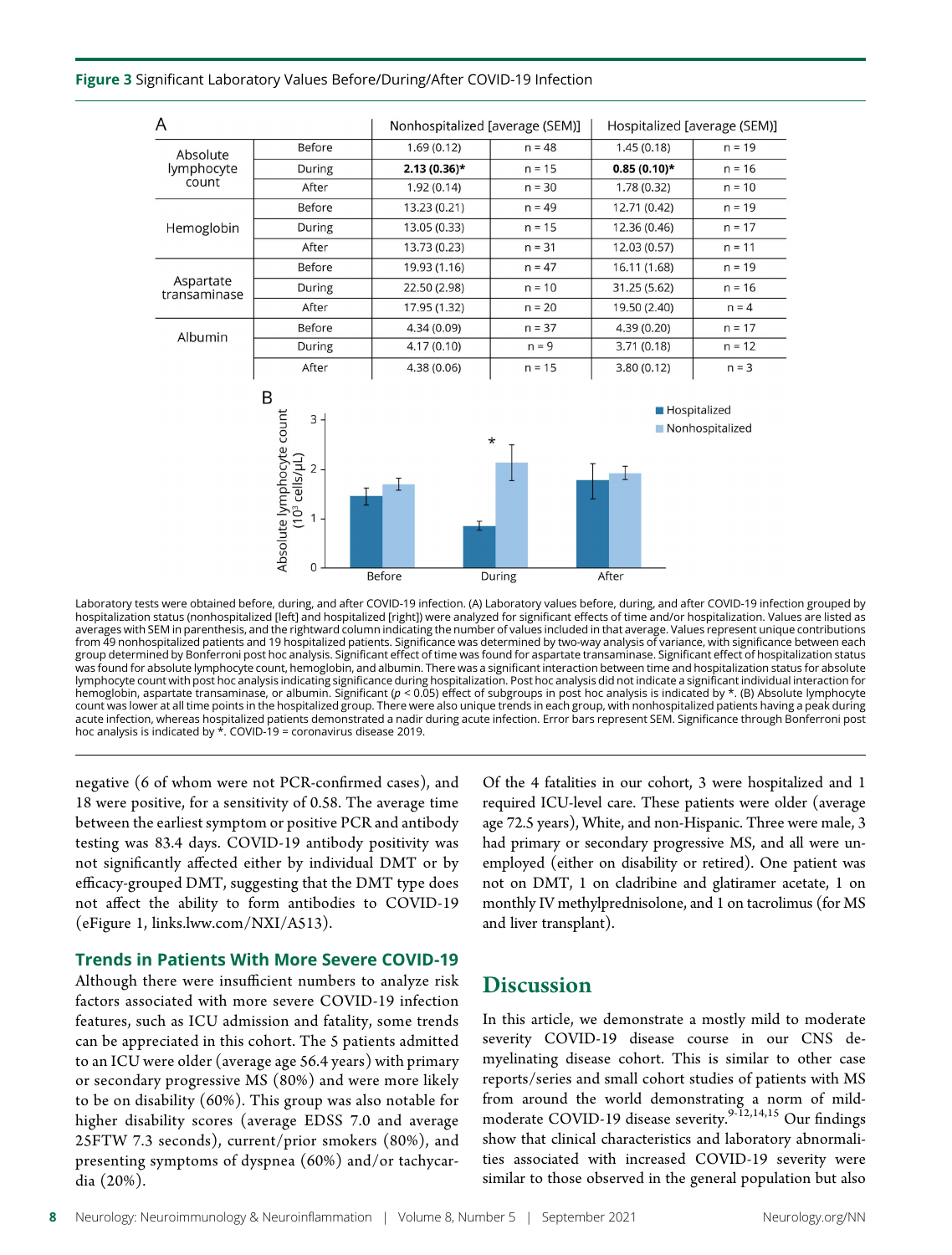#### Figure 4 COVID-19 Symptoms and PCR Positivity Duration by DMT



Duration of COVID-19 symptoms and duration of COVID-19 PCR positivity were grouped by DMT efficacy (none/other, low, mid, and high). (A) Symptom<br>duration in days is indicated on the x axis, and DMTs grouped by efficacy are on DMT efficacy with one-way analysis of variance. A number of patients contributing to each group for symptom duration were 2 none/other, 5 low efficacy, 2<br>mid efficacy, and 10 high efficacy. (B) Duration of PCR positivit significant association of DMT efficacy with post hoc analysis (Bonferroni) demonstrating a significant difference between high-efficacy DMT vs none/other DMT with regard to duration of PCR positivity. A number of patients contributing to each group for PCR positivity duration were 4 none/other, 5 low efficacy, 1 mid efficacy, and 9 high efficacy. Error bars indicated SEM and are not shown in samples where n = 1. Significance ( $p$  < 0.05) is indicated by \*. COVID-19 = coronavirus disease 2019; DMT = disease-modifying therapy.

that there were a unique set of symptoms associated with hospitalization risk in our cohort (i.e., neurologic symptoms, nausea/vomiting, and dyspnea). $2,3$ 

Although our case fatality rate of 4.4% is higher than some MS cohorts, it is similar to the case fatality rate within the northeastern US and other major US cities.<sup>13,16,17</sup> All 4 fatalities seen in our cohort were older patients with disability with multiple comorbidities. Their severe COVID-19 course may have been predictable by these known risk factors.<sup>13,18,19</sup> These patients were not on high-efficacy DMTs, and the most likely contributor to severe COVID-19 was more severe baseline neurologic disability.

Our data support continuing DMTs during the COVID-19 pandemic. There were no correlations or associations of DMT with COVID-19 hospitalization, no difference in antibody formation by the DMT type, and decreased COVID-19 duration with high-efficacy DMTs. There was also no association between progressive MS and either anti-CD20 agent or high-efficacy DMT use to suggest that these factors are linked. Despite prior report of increased severity COVID-19 on anti-CD20 agents, we were unable to confirm this in our cohort.<sup>20</sup> Several case reports have demonstrated a mild COVID-19 course with rituximab, $21-25$  ocrelizumab, $26-28$  teriflunomide, $^{29}$  and natalizumab. $^{30,31}$  Worsening COVID-19 symptoms after withdrawal of fingolimod have been reported,32-34 which may be a product of rebound inflammation associated specifically with fingolimod.<sup>35,36</sup> All patients requiring respiratory support were on a DMT in our study, but we require further data to examine whether classes or individual DMTs are associated with different COVID-19 outcomes.

Clinical characteristics associated with COVID-19 severity in our cohort, such as older age and number of comorbidities, are similar to those observed for the general population.<sup>2,3</sup> Higher rates of COVID-19 hospitalization with increased disability have been observed in other MS cohorts as well.<sup>9,13</sup> The association of headache with a decreased likelihood of COVID-19 hospitalization suggests, for unclear reasons, this symptom portends a milder course.<sup>9</sup>

For our patient cohort, we found a significantly higher proportion of neurologic symptoms in the hospitalized group. Neurologic symptoms reported include weakness, paresthesia, gait imbalance, urinary retention, dysarthria, dysphagia, and blurry vision and were nearly all considered symptoms of pseudorelapse.<sup>9</sup> By contrast, we found only 2 MS clinical relapses during or after COVID-19 infection.

Several laboratory abnormalities have been associated with COVID-19 infection, most notably decreased  $ALC<sup>2</sup>$  We found that hospitalized patients had a significantly decreased ALC compared with nonhospitalized patients during symptomatic COVID-19 infection. The significance of this finding was unaffected by removal of patients on the lymphocyte-sequestering agent fingolimod. Decreased ALC during acute illness likely reflects increased COVID-19 severity and lymphocyte recruitment to target organs.<sup>2</sup>

Our study is not without limitations. MS providers entered data electronically based on EMRs and only included patients with CNS demyelinating disease with suspected/confirmed COVID-19, which could have created a sampling bias. As a result of differences in data collection, multiple imputations were used for variables such as BMI, EDSS, and 25FTW.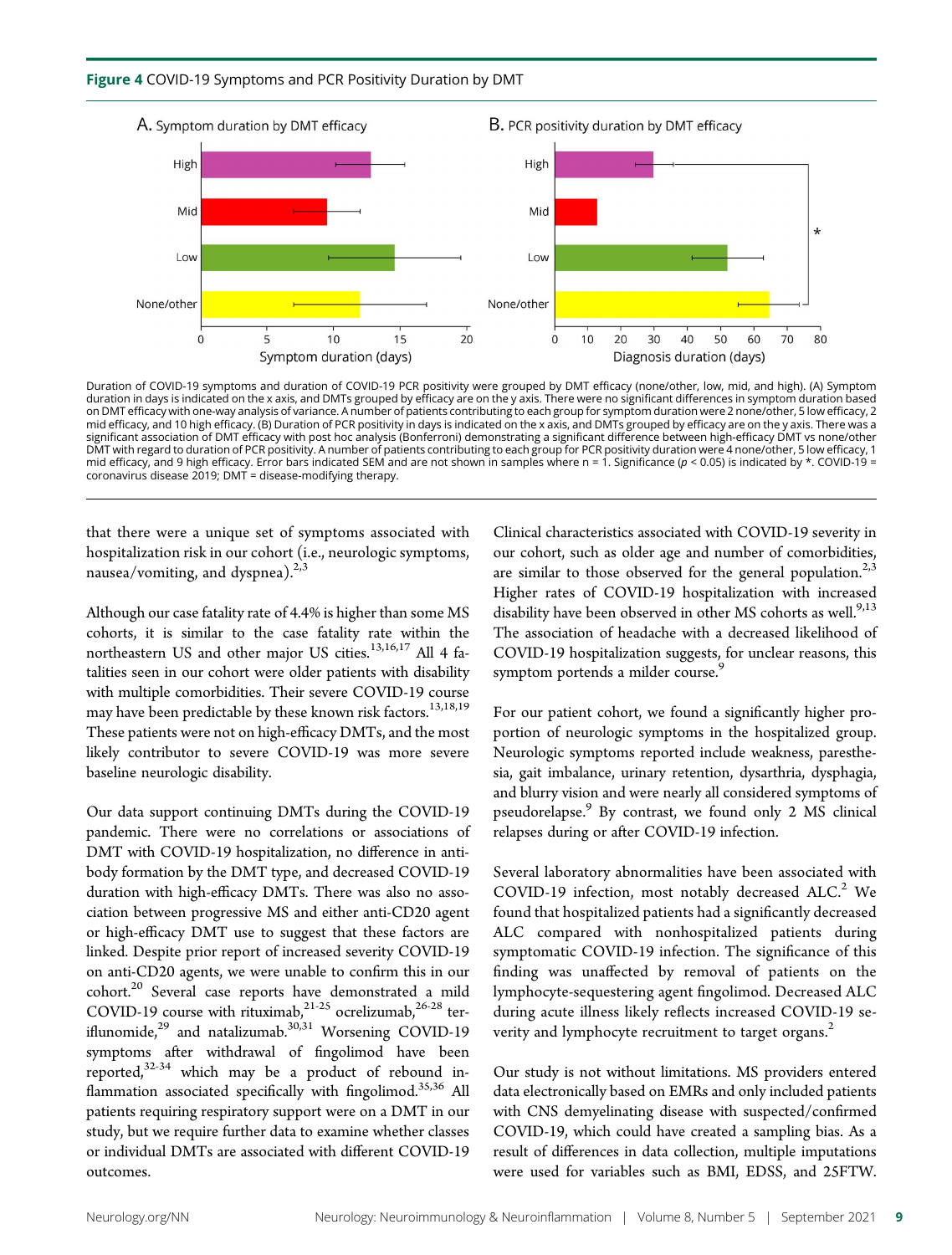Although available, data for some factors (e.g., COVID-19–directed treatments) had limited sample size to be analyzed sufficiently. Treatments received for COVID-19 could affect the outcome, and we are compiling these data for future analysis. There has been insufficient follow-up to assess evidence of progression or accumulated disability in this cohort after COVID-19 infection. Finally, we only analyzed patients who developed COVID-19, so we are unable to assess factors that influence susceptibility to COVID-19 infection.

We present these findings as a pilot analysis while data collection remains ongoing. The overall mild course of COVID-19 observed in most patients with CNS demyelinating disease to date is reassuring and suggests that MS and its treatment do not increase the risk for severe COVID-19 infection beyond the known risk factors identified in the general population (i.e., older age, disability, and increased number of non-neuroimmunologic comorbidities). However, there may be subgroups of patients who would benefit from an alternate course of treatment, such as extended interval dosing of some DMTs, which we have yet to delineate. As we continue to collect data, we intend to better identify the effect of individual DMTs and to observe the effects of COVID-19 infection on CNS demyelinating disease progression and disability over time. We are actively collecting follow-up data on patients within this cohort to be included in future studies. We also hope to demonstrate the influence of DMTs on vaccine efficacy as they become widely available. As COVID-19 continues to surge, care of patients with CNS demyelinating diseases such as MS must evolve based on data as it becomes available, and we hope to continue to add to this with future studies.

#### Study Funding

The authors report no targeted funding.

#### **Disclosure**

K.M. Money, A. Mahatoo, S. Samaan, P. Anand, U. Baber, and M. Bailey report no disclosures relevant to the manuscript. R. Bakshi has received consulting fees from EMD Serono and research funding from BMS/Celgene and EMD Serono. A. Bouley and A. Bower report no disclosures relevant to the manuscript. J. Cahill has research funding from Roche. E. Lathi reports no disclosures relevant to the manuscript. E.E. Longbrake has consulted for Genentech, Genzyme, Alexion, Biogen, EMD, and Serono. M. McAdams, S. Napoli, and P. Raibagkar report no disclosures relevant to the manuscript. J.A. Sloane has grant funding from the National MS Society, Biogen, and Genentech and consulted for Biogen, Genentech, Teva, Banner, Sanofi, and Celgene. Go to [Neurology.org/NN](https://nn.neurology.org/content/8/5/e1046/tab-article-info) for full disclosures.

#### Publication History

Received by Neurology: Neuroimmunology & Neuroinflammation February 13, 2021. Accepted in final form June 1, 2021.

| <b>Appendix Authors</b>       |                                                            |                                                                                                                                                  |
|-------------------------------|------------------------------------------------------------|--------------------------------------------------------------------------------------------------------------------------------------------------|
| Name                          | Location                                                   | Contribution                                                                                                                                     |
| Kelli M.<br>Money, MD,<br>PhD | <b>Beth Israel Deaconess</b><br>Medical Center, Boston, MA | Drafting/revision of the<br>manuscript for content,<br>including medical writing for<br>content; and analysis or<br>interpretation of data       |
| Ashmanie<br>Mahatoo,<br>МD    | <b>Beth Israel Deaconess</b><br>Medical Center, Boston, MA | Drafting/revision of the<br>manuscript for content,<br>including medical writing for<br>content                                                  |
| Soleil<br>Samaan              | <b>Beth Israel Deaconess</b><br>Medical Center, Boston, MA | Drafting/revision of the<br>manuscript for content,<br>including medical writing for<br>content; and major role in<br>the acquisition of data    |
| Pria Anand,<br>МD             | Boston University School of<br>Medicine, Boston, MA        | Drafting/revision of the<br>manuscript for content,<br>including medical writing for<br>content; and major role in<br>the acquisition of data    |
| Ursela<br>Baber, MD           | <b>Beth Israel Deaconess</b><br>Medical Center, Boston, MA | Drafting/revision of the<br>manuscript for content,<br>including medical writing for<br>content; and major role in<br>the acquisition of data    |
| Mary<br><b>Bailey, MD</b>     | St. Francis Hospital, Hartford,<br>CТ                      | Drafting/revision of the<br>manuscript for content,<br>including medical writing for<br>content; and major role in<br>the acquisition of data    |
| Rohit<br>Bakshi, MD           | Brigham and Women's<br>Hospital, Boston, MA                | Drafting/revision of the<br>manuscript for content,<br>including medical writing for<br>content; and major role in<br>the acquisition of data    |
| Andrew<br><b>Bouley, MD</b>   | Elliot Lewis Center, Wellesley,<br>МA                      | Major role in the acquisition<br>of data                                                                                                         |
| Aaron<br>Bower, MD            | Yale School of Medicine, New<br>Haven, CT                  | Drafting/revision of the<br>manuscript for content,<br>including medical writing for<br>content; and major role in<br>the acquisition of data    |
| Jonathan<br>Cahill, MD        | Rhode Island Hospital,<br>Providence, RI                   | Drafting/revision of the<br>manuscript for content,<br>including medical writing for<br>content; and major role in<br>the acquisition of data    |
| Maria<br>Houtchens,<br>МD     | Brigham and Women's<br>Hospital, Boston, MA                | Drafting/revision of the<br>manuscript for content,<br>including medical writing for<br>content; and major role in<br>the acquisition of data    |
| Joshua<br>Katz, MD            | Elliot Lewis Center, Wellesley,<br>МA                      | Drafting/revision of the<br>manuscript for content,<br>including medical writing for<br>content; and major role in<br>the acquisition of<br>data |
| Ellen Lathi,<br>МD            | Elliot Lewis Center, Wellesley,<br>МA                      | Drafting/revision of the<br>manuscript for content,<br>including medical writing for<br>content; and major role in<br>the acquisition of<br>data |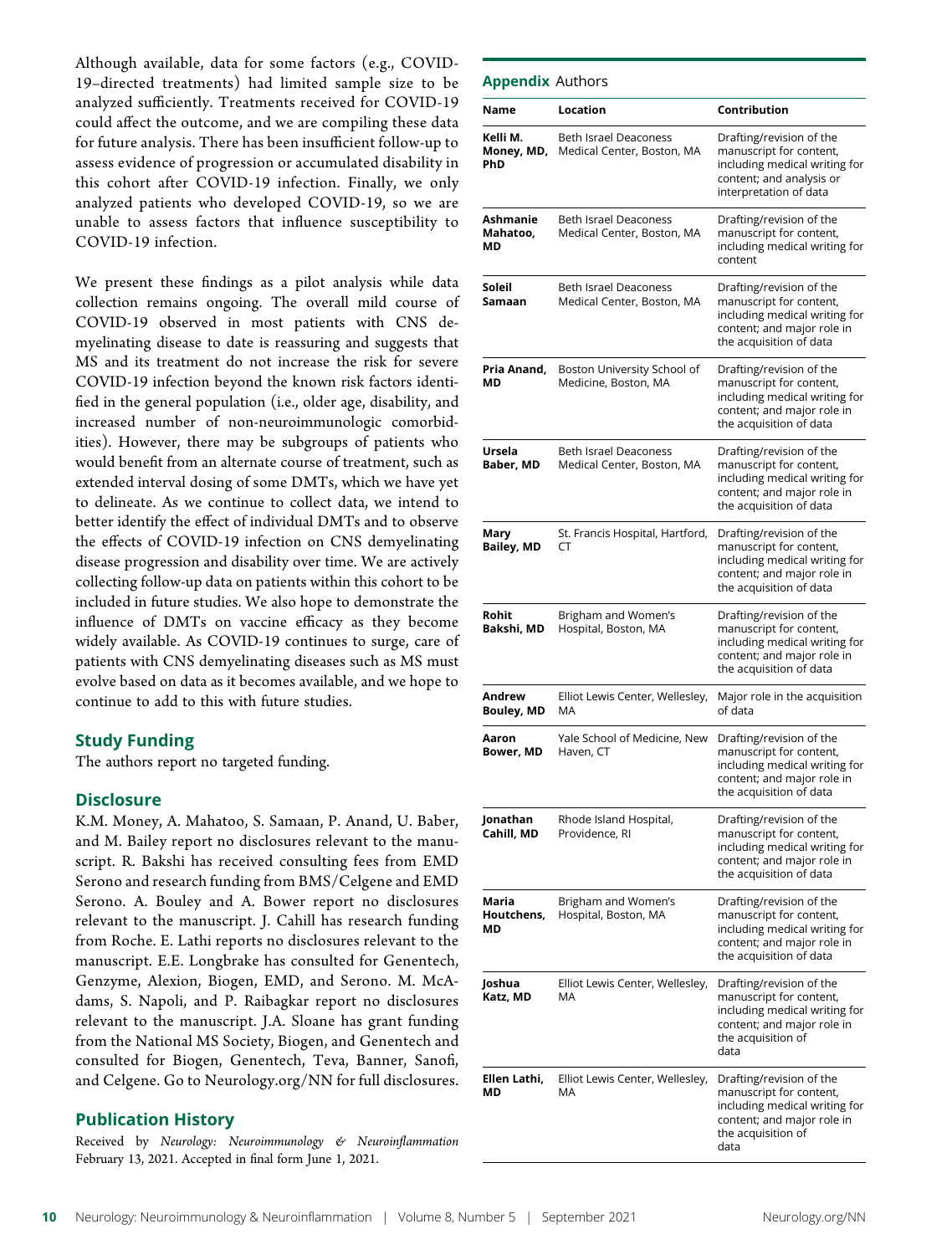| Appendix                       | (continued)                                                                            |                                                                                                                                                                                                                     |  |  |
|--------------------------------|----------------------------------------------------------------------------------------|---------------------------------------------------------------------------------------------------------------------------------------------------------------------------------------------------------------------|--|--|
| Name                           | Location                                                                               | Contribution                                                                                                                                                                                                        |  |  |
| Elle Levit,<br>МD              | Yale School of Medicine, New<br>Haven, CT                                              | Drafting/revision of the<br>manuscript for content,<br>including medical writing for<br>content; and major role in<br>the acquisition of data                                                                       |  |  |
| Erin E.<br>Longbrake,<br>МD    | Yale School of Medicine, New<br>Haven, CT                                              | Drafting/revision of the<br>manuscript for content,<br>including medical writing for<br>content; and major role in<br>the acquisition of data                                                                       |  |  |
| Matthew<br>McAdams,<br>МD      | Lahey Hospital, Burlington,<br>МA                                                      | Drafting/revision of the<br>manuscript for content,<br>including medical writing for<br>content; and major role in<br>the acquisition of data                                                                       |  |  |
| Salvatore<br>Napoli, MD        | Neurology Center of New<br>England, Foxboro, MA                                        | Drafting/revision of the<br>manuscript for content,<br>including medical writing for<br>content; and major role in<br>the acquisition of data                                                                       |  |  |
| Pooja<br>Raibagkar,<br>МD      | Formerly Lahey Hospital,<br>Burlington, MA; now at<br>Concord Hospital, Concord,<br>NΗ | Drafting/revision of the<br>manuscript for content,<br>including medical writing for<br>content; and major role in<br>the acquisition of data                                                                       |  |  |
| Peter Wade,<br>МD              | St. Francis Hospital, Hartford,<br>CT                                                  | Drafting/revision of the<br>manuscript for content,<br>including medical writing for<br>content; and major role in<br>the acquisition of data                                                                       |  |  |
| Jacob A.<br>Sloane, MD,<br>PhD | <b>Beth Israel Deaconess</b><br>Medical Center, Boston, MA                             | Drafting/revision of the<br>manuscript for content,<br>including medical writing for<br>content; major role in the<br>acquisition of data; study<br>concept or design; and<br>analysis or interpretation of<br>data |  |  |

#### References

- 1. COVID-19 Map. Johns Hopkins Coronavirus Resource Center. Accessed January 13, 2021.<https://coronavirus.jhu.edu/map.html>.
- 2. Richardson S, Hirsch JS, Narasimhan M, et al. Presenting characteristics, comorbidities, and outcomes among 5700 patients hospitalized with COVID-19 in the New York City area. JAMA. 2020;323(20):2052-2059.
- 3. Wu Z, McGoogan JM. Characteristics of and important lessons from the coronavirus disease 2019 (COVID-19) outbreak in China: summary of a report of 72 314 cases from the Chinese Center for Disease Control and Prevention. JAMA. 2020;323(13):1239.
- 4. Luna G, Alping P, Burman J, et al. Infection risks among patients with multiple sclerosis treated with fingolimod, natalizumab, rituximab, and injectable therapies. JAMA Neurol. 2020;77(2):184-191.
- 5. Winkelmann A, Loeleebermann M, Reisinger EC, Hartung H-P, Zettl UK. Diseasemodifying therapies and infectious risks in multiple sclerosis. Nat Rev Neurol. 2016; 12(4):217-233.
- 6. Vogel AC, Schmidt H, Loud S, McBurney R, Mateen FJ. Impact of the COVID-19 pandemic on the health care of >1,000 people living with multiple sclerosis: a crosssectional study. Mult Scler Relat Disord. 2020;46:102512.
- 7. Giovannoni G, Hawkes C, Lechner-Scott J, Levy M, Waubant E, Gold J. The COVID-19 pandemic and the use of MS disease-modifying therapies. Mult Scler Relat Disord. 2020;39:102073.
- The coronavirus and MS—updated global advice. MS Int Fed. 2020. Accessed November 23, 2020. [msif.org/news/2020/02/10/the-coronavirus-and-ms-what-you-need-to-know/.](http://msif.org/news/2020/02/10/the-coronavirus-and-ms-what-you-need-to-know/)
- 9. Parrotta E, Kister I, Charvet L, et al. COVID-19 outcomes in MS. Neurol Neuroimmunol Neuroinflammation. 2020;7(5):e835.
- 10. Chaudhry F, Bulka H, Rathnam AS, et al. COVID-19 in multiple sclerosis patients and risk factors for severe infection. J Neurol Sci. 2020;418:117147.
- 11. Sormani MP. An Italian programme for COVID-19 infection in multiple sclerosis. Lancet Neurol. 2020;19(6):481-482.
- 12. Crescenzo F, Marastoni D, Bovo C, Calabrese M. Frequency and severity of COVID-19 in multiple sclerosis: a short single-site report from northern Italy. Mult Scler Relat Disord. 2020;44:102372.
- 13. Louapre C, Collongues N, Stankoff B, et al. Clinical characteristics and outcomes in patients with coronavirus disease 2019 and multiple sclerosis. JAMA Neurol. 2020; 77(9):1079-1088.
- 14. Mantero V, Abate L, Balgera R, Basilico P, Salmaggi A, Cordano C. Assessing the susceptibility to acute respiratory illness COVID-19-related in a cohort of multiple sclerosis patients. Mult Scler Relat Disord. 2020;46:102453.
- 15. Möhn N, Konen FF, Pul R, et al. Experience in multiple sclerosis patients with COVID-19 and disease-modifying therapies: a review of 873 published cases. J Clin Med. 2020;9(12):4067.
- 16. Suleyman G, Fadel RA, Malette KM, et al. Clinical characteristics and morbidity associated with coronavirus disease 2019 in a series of patients in metropolitan Detroit. JAMA Netw Open. 2020;3(6):e2012270.
- 17. Garibaldi BT, Fiksel J, Muschelli J, et al. Patient trajectories among persons hospitalized for COVID-19. Ann Intern Med. 2021;147(1):33-41.
- 18. Davies NG, Klepac P, Liu Y, et al. Age-dependent effects in the transmission and control of COVID-19 epidemics. Nat Med. 2020;26(8):1205-1211.
- 19. Iaccarino G, Grassi G, Borghi C, et al. Age and multimorbidity predict death among COVID-19 patients: results of the SARS-RAS study of the Italian Society of Hypertension. Hypertension. 2020;76(2):366-372.
- 20. Sormani MP, De Rossi N, Schiavetti I, et al. Disease modifying therapies and Covid-19 severity in multiple sclerosis. Ann Neurol. 2021;89(4):780-789.
- 21. Montero-Escribano P, Matías-Guiu J, Gómez-Iglesias P, Porta-Etessam J, Pytel V, Matias-Guiu JA. Anti-CD20 and COVID-19 in multiple sclerosis and related disorders: a case series of 60 patients from Madrid, Spain. Mult Scler Relat Disord. 2020;42: 102185.
- 22. Wurm H, Attfield K, Iversen AK, Gold R, Fugger L, Haghikia A. Recovery from COVID-19 in a B-cell-depleted multiple sclerosis patient. Mult Scler. 2020;26(10): 1261-1264.
- 23. Devogelaere J, D'hooghe MB, Vanderhauwaert F, D'haeseleer M. Coronavirus disease 2019: favorable outcome in an immunosuppressed patient with multiple sclerosis. Neurol Sci. 2020;41(8):1981-1983.
- 24. Creed MA, Ballesteros E, Jr LJG, Imitola J. Mild COVID-19 infection despite chronic B cell depletion in a patient with aquaporin-4-positive neuromyelitis optica spectrum disorder. Mult Scler Relat Disord. 2020;44:102199.
- 25. Hughes R, Pedotti R, Koendgen H. COVID-19 in persons with multiple sclerosis treated with ocrelizumab—a pharmacovigilance case series. Mult Scler Relat Disord. 2020;42:102192.
- 26. Novi G, Mikulska M, Briano F, et al. COVID-19 in a MS patient treated with ocrelizumab: does immunosuppression have a protective role? Mult Scler Relat Disord. 2020;42:102120.
- 27. Ghajarzadeh M, Mirmosayyeb O, Barzegar M, et al. Favorable outcome after COVID-19 infection in a multiple sclerosis patient initiated on ocrelizumab during the pandemic. Mult Scler Relat Disord. 2020;43:102222.
- 28. Thornton JR, Harel A. Negative SARS-CoV-2 antibody testing following COVID-19 infection in Two MS patients treated with ocrelizumab. Mult Scler Relat Disord. 2020; 44(2):102341.
- 29. Maghzi AH, Houtchens MK, Preziosa P, et al. COVID-19 in teriflunomide-treated patients with multiple sclerosis. J Neurol. 2020;267(10):2790-2796.
- 30. Aguirre C, Meca-Lallana V, Barrios-Blandino A, del Río B, Vivancos J. Covid-19 in a patient with multiple sclerosis treated with natalizumab: may the blockade of integrins have a protective role? Mult Scler Relat Disord. 2020;44:102250.
- 31. Borriello G, Ianniello A. COVID-19 occurring during natalizumab treatment: a case report in a patient with extended interval dosing approach. Mult Scler Relat Disord. 2020;41:102165.
- 32. Gomez-Mayordomo V, Montero-Escribano P, Matías-Guiu JA, González-García N, Porta-Etessam J, Matías-Guiu J. Clinical exacerbation of SARS-CoV2 infection after fingolimod withdrawal. J Med Virol. 2021;93(1):546-549.
- 33. Valencia-Sanchez C, Wingerchuk DM. A fine balance: immunosuppression and immunotherapy in a patient with multiple sclerosis and COVID-19. Mult Scler Relat Disord. 2020;42:102182.
- 34. Foerch C, Friedauer L, Bauer B, Wolf T, Adam EH. Severe COVID-19 infection in a patient with multiple sclerosis treated with fingolimod. Mult Scler Relat Disord. 2020; 42:102180.
- 35. Havla JB, Pellkofer HL, Meinl I, Gerdes LA, Hohlfeld R, Kümpfel T. Rebound of disease activity after withdrawal of fingolimod (FTY720) treatment. Arch Neurol. 2012;69(2):262-264.
- 36. Barry B, Erwin AA, Stevens J, Tornatore C. Fingolimod rebound: a review of the clinical experience and management considerations. Neurol Ther. 2019;8(2):241-250.